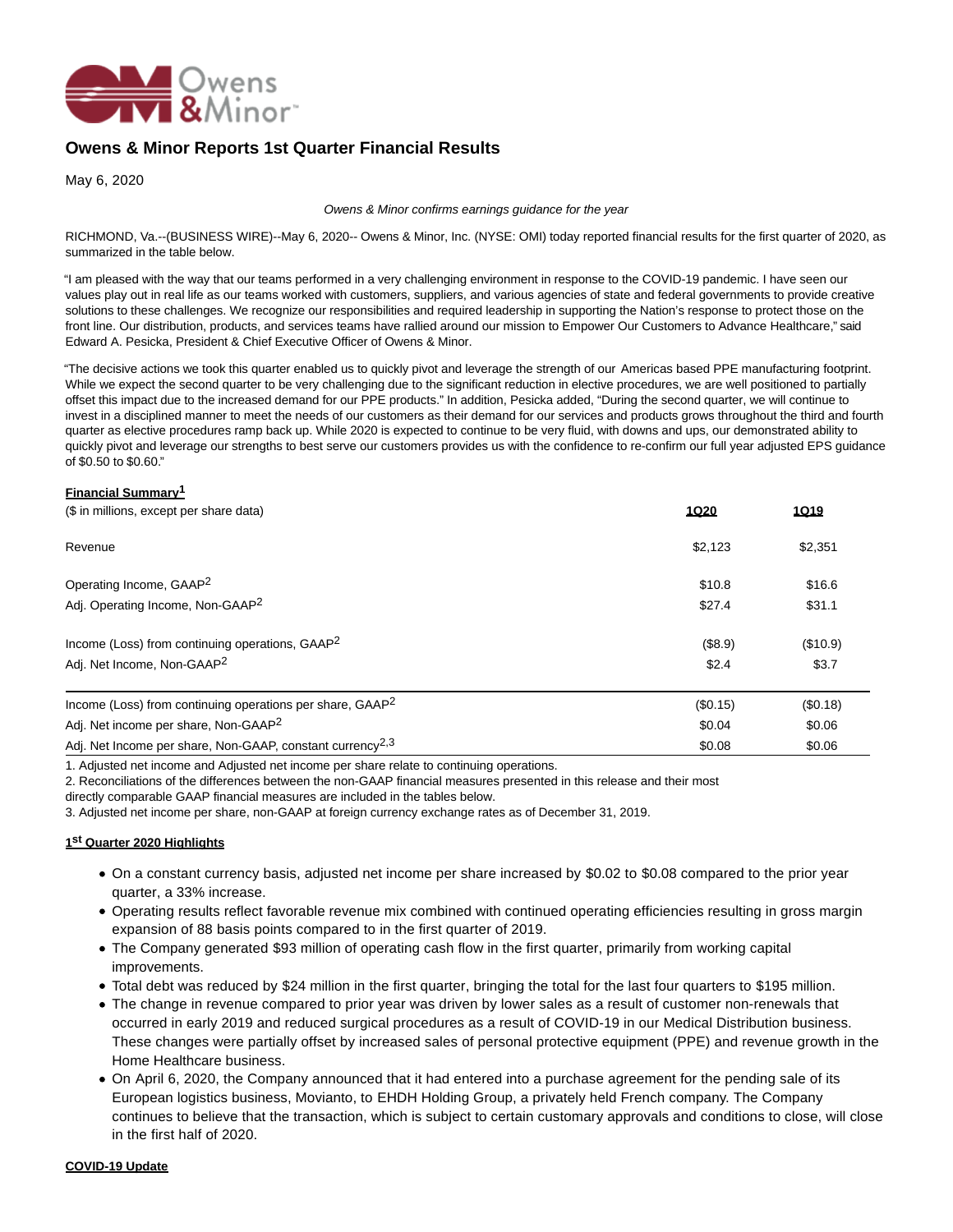- The significant reduction in elective surgical procedures, which began mid-March, is expected to continue through the end of the 2<sup>nd</sup> quarter of 2020. This reduction in surgical procedures will negatively impact our revenue and profit for the second quarter. However, elective procedures are assumed to recover at an accelerated rate during the 3<sup>rd</sup> and 4<sup>th</sup> quarter of 2020, partially offsetting the 2<sup>nd</sup> quarter impact.
- Owens & Minor expects to continue the production of our Americas based PPE at or near full capacity through the end of 2020 due to:
	- Continued demand related to COVID-19
	- Rebuilding of safety stock by our customers and government agencies in the event COVID-19 demand slows
	- The need for PPE products as elective procedures ramp up
	- Owens & Minor being named by the U.S. Department of Health and Human Services as one of five manufacturers to collectively provide approximately 600 million N95 respirator masks over the next 18 months.
	- New operating protocols requiring PPE in non-healthcare related industries
- Owens & Minor participated in Operation Local Production in which teammates in our Lexington, NC facility manufactured nearly 1 million cubic yards of fabric for delivery to New York City garment workers to make medical gowns for NYC hospitals.
- Owens & Minor worked closely with FEMA's Supply Chain Task Force on Project Air Bridge to accelerate the distribution of critical PPE to areas of greatest need and reduce the transit time of these supplies.
- Owens & Minor reaches a milestone in the COVID-19 fight with nearly two billion units of PPE shipped during February and March 2020.

# **Financial Outlook**

Key assumptions supporting guidance:

- Elective procedures will not return to normal levels until Q3, negatively impacting revenues in our Global Solutions segment during Q2.
- Hospitals will increase surgical capacity in Q3 and Q4 to partially recover from elective procedures that were postponed during Q2, driving incremental demand in both our Global Solutions and Global Products segments in the second half of the year.
- Global Products production of PPE will continue to run at or near full capacity for the balance of the year to meet market demand and to satisfy federal government stockpiling commitments.
- Additional favorability in commodity pricing for the remainder of the year.
- Continued foreign exchange headwinds assumed for the balance of the year.

Based on the above assumptions, the Company continues to expect adjusted net income for 2020 to be in a range of \$0.50 to \$0.60<sup>1</sup> per share, on a constant currency basis, despite being challenged in the 2<sup>nd</sup> quarter to achieve breakeven. The Company believes that it remains positioned to deliver sustained double-digit earnings growth beyond 2020.

1. On a continuing operations basis; based on foreign currency rates in effect December 31, 2019.

Although the Company does provide guidance for adjusted net income per share (which is a non-GAAP financial measure), it is not able to forecast the most directly comparable measure calculated and presented in accordance with GAAP without unreasonable effort. Certain elements of the composition of the GAAP amount are not predictable, making it impracticable for the Company to forecast. Such elements include, but are not limited to restructuring and acquisition charges. As a result, no GAAP guidance or reconciliation of the Company's adjusted net income per share guidance is provided. For the same reasons, the Company is unable to assess the probable significance of the unavailable information, which could have a potentially significant impact on its future GAAP financial results. The outlook is based on certain assumptions that are subject to the risk factors discussed in the Company's filings with the Securities and Exchange Commission ("SEC").

#### **Dividend Information**

The Board of Directors approved a second quarter 2020 dividend payment of \$0.0025 per share, payable on June 30, 2020, to shareholders of record as of June 15, 2020.

### **Investor Conference Call for 1st Quarter Financial Results**

Owens & Minor executives will host a conference call at 8:30 a.m. EDT on Wednesday, May 6, 2020, to discuss the results. Participants may access the call at 866-393-1604. The international dial-in number is 224-357-2191. A replay of the call will be available for one week by dialing 855-859-2056. The access code for the conference call, international dial-in and replay is 1874047. A webcast of the event will be available at [www.owens-minor.com](https://cts.businesswire.com/ct/CT?id=smartlink&url=http%3A%2F%2Fwww.owens-minor.com&esheet=52215177&newsitemid=20200506005127&lan=en-US&anchor=www.owens-minor.com&index=1&md5=68e6f07df930f40eefcc86a51a1221e3) under the Investor Relations section.

# **Safe Harbor**

This release is intended to be disclosure through methods reasonably designed to provide broad, non-exclusionary distribution to the public in compliance with the SEC's Fair Disclosure Regulation. This release contains certain ''forward-looking'' statements made pursuant to the Safe Harbor provisions of the Private Securities Litigation Reform Act of 1995. These statements include, but are not limited to, the statements in this release regarding our expectations with respect to our 2020 financial performance, earnings growth beyond 2020, the closing of the sale of the Company's Movianto business, the impact of COVID-19 on the Company's results and operations, as well as other statements related to the Company's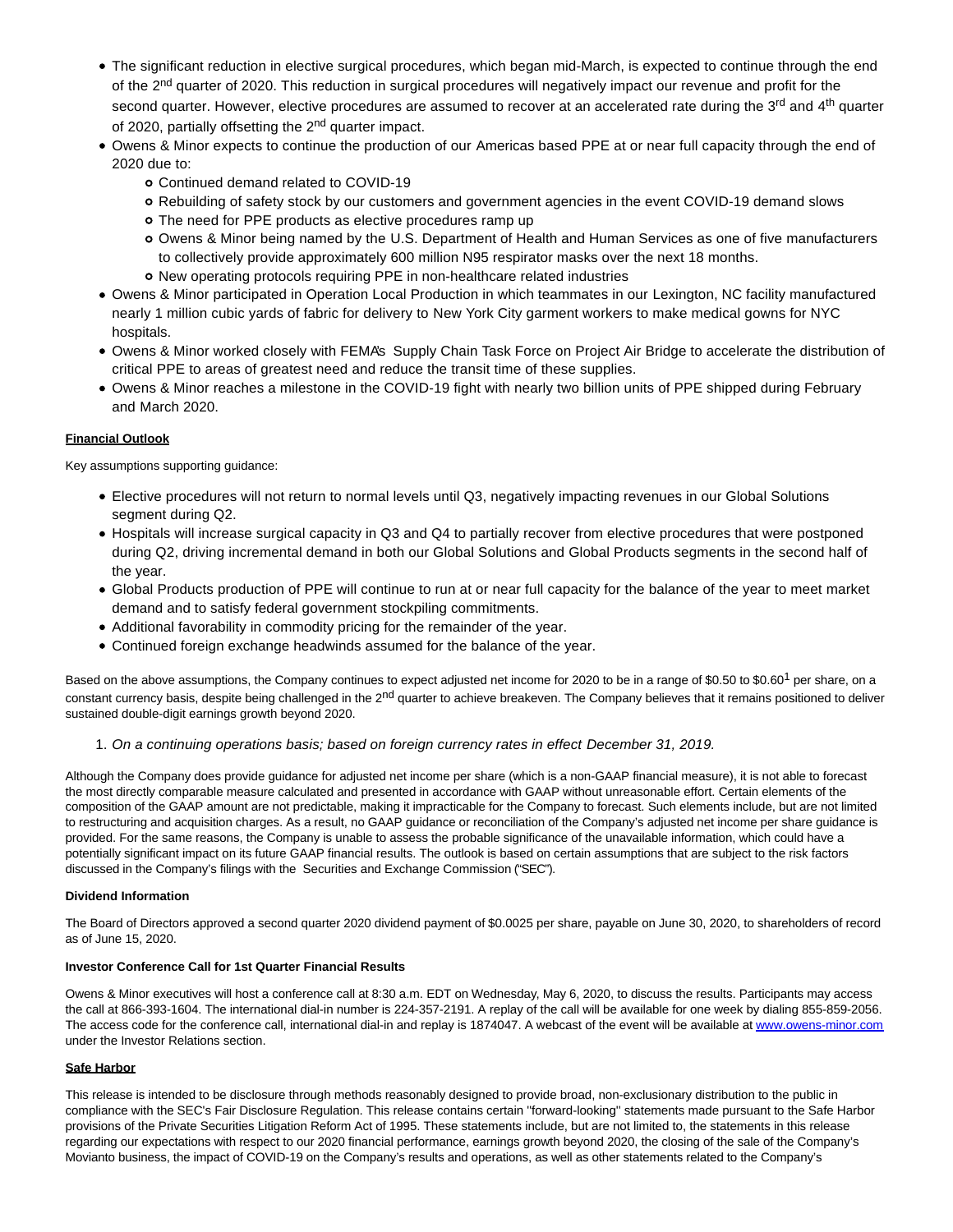expectations regarding the performance of its business and improvement of operational performance. Forward-looking statements involve known and unknown risks and uncertainties that may cause our actual results in future periods to differ materially from those projected or contemplated in the forward-looking statements. Investors should refer to Owens & Minor's Annual Report on Form 10-K for the year ended December 31, 2019, filed with the SEC including the sections captioned "Cautionary Note Regarding Forward-Looking Statements" and "Item 1A. Risk Factors," and subsequent annual reports on Form 10-K, quarterly reports on Form 10-Q and current reports on Form 8-K filed with or furnished to the SEC, for a discussion of certain known risk factors that could cause the Company's actual results to differ materially from its current estimates. These filings are available at [www.owens-minor.com.](https://cts.businesswire.com/ct/CT?id=smartlink&url=http%3A%2F%2Fwww.owens-minor.com&esheet=52215177&newsitemid=20200506005127&lan=en-US&anchor=www.owens-minor.com&index=2&md5=81a4d8366c76a5769cff3795603fd192) Given these risks and uncertainties, Owens & Minor can give no assurance that any forward-looking statements will, in fact, transpire and, therefore, cautions investors not to place undue reliance on them. Owens & Minor specifically disclaims any obligation to update or revise any forward-looking statements, whether as a result of new information, future developments or otherwise.

#### **About Owens & Minor**

Owens & Minor, Inc. (NYSE: OMI) is a global healthcare solutions company with integrated technologies, products, and services aligned to deliver significant and sustained value for healthcare providers and manufacturers across the continuum of care. With 17,000 dedicated teammates serving healthcare industry customers in 90 countries, Owens & Minor helps to reduce total costs across the supply chain by optimizing episode and pointof-care performance, freeing up capital and clinical resources, and managing contracts to optimize financial performance. A FORTUNE 500 company, Owens & Minor was founded in 1882 in Richmond, Virginia, where it remains headquartered today. The Company has distribution, production, customer service and sales facilities located across the Asia Pacific region, Europe, Latin America, and North America. For more information about Owens & Minor, visit [owens-minor.com,](https://cts.businesswire.com/ct/CT?id=smartlink&url=http%3A%2F%2Fwww.owens-minor.com&esheet=52215177&newsitemid=20200506005127&lan=en-US&anchor=owens-minor.com&index=3&md5=3f48786ba7f540ed43f6f8c2095eeefe) follo[w @Owens\\_Minor on Twitter,](https://cts.businesswire.com/ct/CT?id=smartlink&url=https%3A%2F%2Ftwitter.com%2FOwens_Minor&esheet=52215177&newsitemid=20200506005127&lan=en-US&anchor=%40Owens_Minor+on+Twitter&index=4&md5=516373a43ce7757b07899111c2236bfb) and connect on LinkedIn a[t www.linkedin.com/company/owens-&-minor.](https://cts.businesswire.com/ct/CT?id=smartlink&url=http%3A%2F%2Fwww.linkedin.com%2Fcompany%2Fowens-%26-minor&esheet=52215177&newsitemid=20200506005127&lan=en-US&anchor=www.linkedin.com%2Fcompany%2Fowens-%26amp%3B-minor&index=5&md5=807667f201ada1d52b1ee52ba4e0d0a2)

#### **Owens & Minor, Inc.**

#### **Consolidated Statements of Operations (unaudited)**

(dollars in thousands, except per share data)

|                                                                       | Three Months Ended March 31, |    |           |  |
|-----------------------------------------------------------------------|------------------------------|----|-----------|--|
|                                                                       | 2020                         |    | 2019      |  |
| Net revenue                                                           | 2,122,693                    | \$ | 2,350,840 |  |
| Cost of goods sold                                                    | 1,854,134                    |    | 2,074,219 |  |
| Gross margin                                                          | 268,559                      |    | 276,621   |  |
| Distribution, selling and administrative expenses                     | 254,048                      |    | 255,112   |  |
| Acquisition-related and exit and realignment charges                  | 6,064                        |    | 4,863     |  |
| Other operating (income) expense, net                                 | (2,309)                      |    | 42        |  |
| Operating income                                                      | 10,756                       |    | 16,604    |  |
| Interest expense, net                                                 | 23,342                       |    | 25,458    |  |
| Other expense, net                                                    | 4,846                        |    | 2,734     |  |
| Loss from continuing operations before income taxes                   | (17, 432)                    |    | (11, 588) |  |
| Income tax benefit                                                    | (8,523)                      |    | (670)     |  |
| Loss from continuing operations, net of tax                           | (8,909)                      |    | (10, 918) |  |
| Loss from discontinued operations, net of tax                         | (2, 415)                     |    | (3, 178)  |  |
| Net loss                                                              | (11, 324)                    | \$ | (14,096)  |  |
| Loss from continuing operations per common share: basic and diluted   | \$<br>(0.15)                 | \$ | (0.18)    |  |
| Loss from discontinued operations per common share: basic and diluted | (0.04)                       |    | (0.05)    |  |
| Net loss per common share: basic and diluted                          | (0.19)                       | \$ | (0.23)    |  |

#### **Owens & Minor, Inc.**

## **Condensed Consolidated Balance Sheets (unaudited)**

|  | (dollars in thousands) |  |
|--|------------------------|--|
|--|------------------------|--|

|                                                                                    |    | March 31,<br>2020 |    | December 31,<br>2019 |  |
|------------------------------------------------------------------------------------|----|-------------------|----|----------------------|--|
| <b>Assets</b>                                                                      |    |                   |    |                      |  |
| <b>Current assets</b>                                                              |    |                   |    |                      |  |
| Cash and cash equivalents                                                          | \$ | 92,315            | \$ | 67,030               |  |
| Accounts receivable, net of allowances of \$23,971 and \$21,015                    |    | 667,607           |    | 674,706              |  |
| Merchandise inventories                                                            |    | 1,108,844         |    | 1,146,192            |  |
| Other current assets                                                               |    | 151,635           |    | 79,372               |  |
| Current assets of discontinued operations                                          |    | 499,410           |    | 439,983              |  |
| <b>Total current assets</b>                                                        |    | 2,519,811         |    | 2,407,283            |  |
| Property and equipment, net of accumulated depreciation of \$254,054 and \$245,718 |    | 301,335           |    | 315,427              |  |
| Operating lease assets                                                             |    | 133,738           |    | 142,219              |  |
| Goodwill                                                                           |    | 388,000           |    | 393,181              |  |
| Intangible assets, net                                                             |    | 271,513           |    | 285,018              |  |
| Other assets, net                                                                  |    | 100,473           |    | 99,956               |  |
| <b>Total assets</b>                                                                |    | 3,714,870         |    | 3,643,084            |  |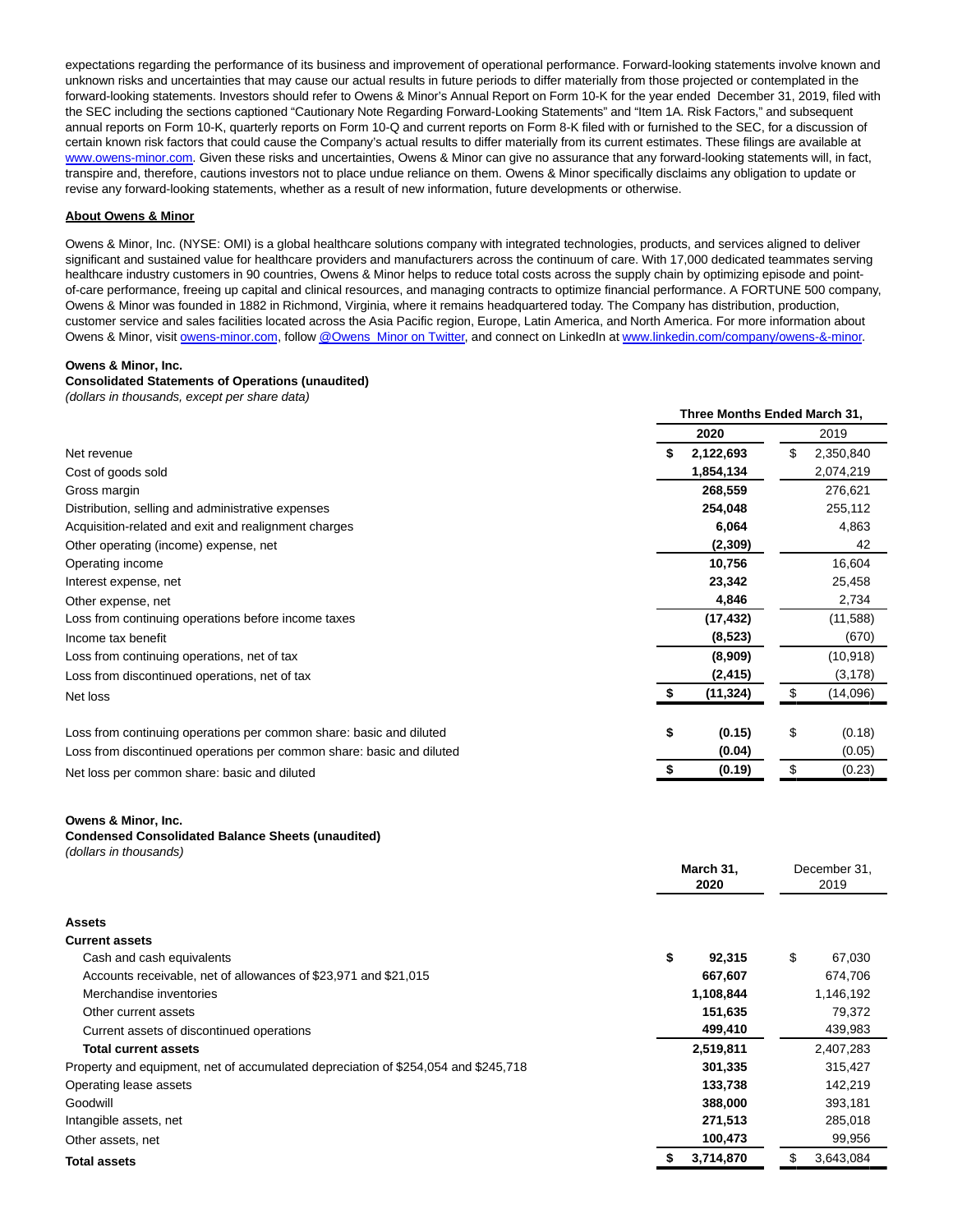| <b>Current liabilities</b>                             |               |    |           |
|--------------------------------------------------------|---------------|----|-----------|
| Accounts payable                                       | \$<br>891,542 | \$ | 808,035   |
| Accrued payroll and related liabilities                | 44.722        |    | 53.584    |
| Other current liabilities                              | 229.824       |    | 231,029   |
| Current liabilities of discontinued operations         | 383,586       |    | 323,511   |
| <b>Total current liabilities</b>                       | 1.549.674     |    | 1.416.159 |
| Long-term debt, excluding current portion              | 1,484,340     |    | 1.508.415 |
| Operating lease liabilities, excluding current portion | 109.381       |    | 117,080   |
| Deferred income taxes                                  | 42.962        |    | 40.550    |
| Other liabilities                                      | 112,175       |    | 98,726    |
| <b>Total liabilities</b>                               | 3,298,532     |    | 3,180,930 |
| <b>Total equity</b>                                    | 416,338       |    | 462,154   |
| <b>Total liabilities and equity</b>                    | 3,714,870     | Ж  | 3.643.084 |

#### **Owens & Minor, Inc.**

**Liabilities and equity**

# **Consolidated Statements of Cash Flows (unaudited)**

(dollars in thousands)

|                                                                                        | Three Months Ended March 31, |            |    |            |
|----------------------------------------------------------------------------------------|------------------------------|------------|----|------------|
|                                                                                        |                              | 2020       |    | 2019       |
| <b>Operating activities:</b>                                                           |                              |            |    |            |
| Net loss                                                                               | \$                           | (11, 324)  | \$ | (14,096)   |
| Adjustments to reconcile net loss to cash provided by (used for) operating activities: |                              |            |    |            |
| Depreciation and amortization                                                          |                              | 23,913     |    | 28,720     |
| Share-based compensation expense                                                       |                              | 3,941      |    | 4,505      |
| Impairment charges                                                                     |                              | 9,080      |    |            |
| Provision for losses on accounts receivable                                            |                              | 5,213      |    | 3,619      |
| Deferred income tax expense (benefit)                                                  |                              | 6,348      |    | (8,613)    |
| Changes in operating lease right-of-use assets and lease liabilities                   |                              | (714)      |    | (190)      |
| Changes in operating assets and liabilities:                                           |                              |            |    |            |
| Accounts receivable                                                                    |                              | (7, 942)   |    | (22, 573)  |
| Merchandise inventories                                                                |                              | 39,340     |    | 80,194     |
| Accounts payable                                                                       |                              | 98,743     |    | (120, 480) |
| Net change in other assets and liabilities                                             |                              | (77, 178)  |    | (15,668)   |
| Other, net                                                                             |                              | 4,034      |    | 3,678      |
| Cash provided by (used for) operating activities                                       |                              | 93,454     |    | (60, 904)  |
| <b>Investing activities:</b>                                                           |                              |            |    |            |
| Additions to property and equipment                                                    |                              | (4,771)    |    | (11, 674)  |
| Additions to computer software                                                         |                              | (942)      |    | (2,605)    |
| Proceeds from sale of property and equipment                                           |                              | 33         |    | 271        |
| Cash used for investing activities                                                     |                              | (5,680)    |    | (14,008)   |
| <b>Financing activities:</b>                                                           |                              |            |    |            |
| Proceeds from issuance of debt                                                         |                              | 150,000    |    |            |
| (Repayments) borrowings under revolving credit facility                                |                              | (6, 200)   |    | 72,100     |
| Repayments of debt                                                                     |                              | (166, 798) |    | (12, 394)  |
| Financing costs paid                                                                   |                              | (5,785)    |    | (4, 313)   |
| Cash dividends paid                                                                    |                              | (155)      |    | (4, 764)   |
| Other, net                                                                             |                              | (2, 468)   |    | (1, 124)   |
| Cash (used for) provided by financing activities                                       |                              | (31, 406)  |    | 49,505     |
| Effect of exchange rate changes on cash and cash equivalents                           |                              | (62)       |    | (2,721)    |
| Net increase (decrease) in cash, cash equivalents and restricted cash                  |                              | 56,306     |    | (28, 128)  |
| Cash, cash equivalents and restricted cash at beginning of period                      |                              | 84,687     |    | 103,367    |
| Cash, cash equivalents and restricted cash at end of period (1)                        | \$                           | 140,993    | \$ | 75,239     |
| Supplemental disclosure of cash flow information:                                      |                              |            |    |            |
| Income taxes paid (received), net of refunds                                           | \$                           | 2,695      | \$ | (12, 388)  |
| Interest paid                                                                          | \$                           | 21,431     | \$ | 24,504     |

(1) Restricted cash represents \$16.3 million held in an escrow account as of March 31, 2020 as required by the Centers for Medicare & Medicaid Services (CMS) in conjunction with the Bundled Payments for Care Improvement (BPCI) Advanced Program. Cash, cash equivalents and restricted cash also includes \$32.4 million in cash of discontinued operations as of March 31, 2020.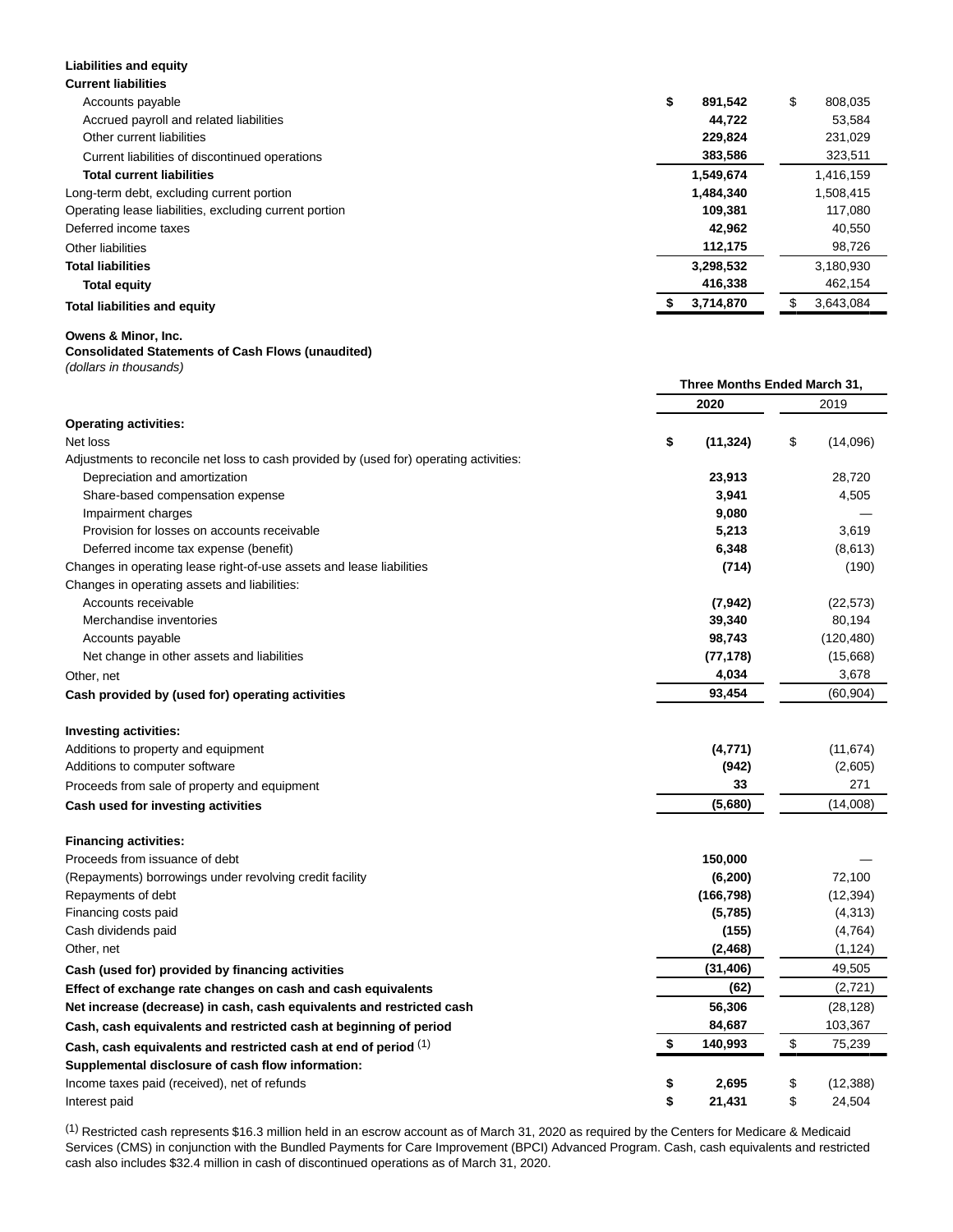#### **Owens & Minor, Inc. Summary Segment Information (unaudited)** (dollars in thousands)

|                                                         | Three Months Ended March 31, |           |                                       |    |            |                                     |
|---------------------------------------------------------|------------------------------|-----------|---------------------------------------|----|------------|-------------------------------------|
|                                                         | 2020                         |           |                                       |    | 2019       |                                     |
|                                                         |                              | Amount    | $%$ of<br>consolidated<br>net revenue |    | Amount     | % of<br>consolidated<br>net revenue |
| Net revenue:                                            |                              |           |                                       |    |            |                                     |
| Segment net revenue                                     |                              |           |                                       |    |            |                                     |
| <b>Global Solutions</b>                                 | \$                           | 1,847,593 | 87.04%                                | \$ | 2,123,599  | 90.34%                              |
| <b>Global Products</b>                                  |                              | 391,192   | 18.43%                                |    | 347,085    | 14.76%                              |
| Total segment net revenue                               |                              | 2,238,785 |                                       |    | 2,470,684  |                                     |
| Inter-segment revenue                                   |                              |           |                                       |    |            |                                     |
| <b>Global Products</b>                                  |                              | (116,092) | (5.47)%                               |    | (119, 844) | (5.10)%                             |
| Total inter-segment revenue                             |                              | (116,092) |                                       |    | (119, 844) |                                     |
| Consolidated net revenue                                | \$                           | 2,122,693 | 100.00%                               | \$ | 2,350,840  | 100.00%                             |
| <b>Operating income:</b>                                |                              |           | % of segment<br>net revenue           |    |            | % of segment<br>net revenue         |
| <b>Global Solutions</b>                                 | \$                           | 7,691     | 0.42%                                 | \$ | 21,642     | 1.02%                               |
| <b>Global Products</b>                                  |                              | 18,571    | 4.75%                                 |    | 7,724      | 2.23%                               |
| Inter-segment eliminations                              |                              | 1,169     |                                       |    | 1,746      |                                     |
| Intangible amortization                                 |                              | (10, 611) |                                       |    | (10, 026)  |                                     |
| Acquisition-related and exit and realignment<br>charges |                              | (6,064)   |                                       |    | (4,863)    |                                     |
| Other <sup>(1)</sup>                                    |                              |           |                                       |    | 381        |                                     |
| Consolidated operating income                           | \$                           | 10,756    | 0.51%                                 | \$ | 16,604     | 0.71%                               |
| Depreciation and amortization:                          |                              |           |                                       |    |            |                                     |
| <b>Global Solutions</b>                                 | \$                           | 10,636    |                                       | \$ | 10,500     |                                     |
| <b>Global Products</b>                                  |                              | 13,277    |                                       |    | 12,607     |                                     |
| Discontinued operations                                 |                              |           |                                       |    | 5,613      |                                     |
| Consolidated depreciation and amortization              | \$                           | 23,913    |                                       | \$ | 28,720     |                                     |
| <b>Capital expenditures:</b>                            |                              |           |                                       |    |            |                                     |
| <b>Global Solutions</b>                                 | \$                           | 1,032     |                                       | \$ | 3,341      |                                     |
| <b>Global Products</b>                                  |                              | 3,017     |                                       |    | 2,903      |                                     |
| Discontinued operations                                 |                              | 1,664     |                                       |    | 8,035      |                                     |
| Consolidated capital expenditures                       | \$                           | 5,713     |                                       | \$ | 14,279     |                                     |

(1) 2019 included interest cost and net actuarial losses related to the U.S. Retirement Plan as well as Software as a Service (SaaS) implementation costs associated with the upgrading of our global IT platforms in connection with the redesign of our global information system strategy.

#### **Owens & Minor, Inc.**

**Net Loss per Common Share (unaudited)**

(dollars in thousands, except per share data)

|                                                         | Three Months Ended March 31, |            |      |            |  |  |
|---------------------------------------------------------|------------------------------|------------|------|------------|--|--|
|                                                         | 2020                         |            | 2019 |            |  |  |
| Weighted average shares outstanding - basic and diluted |                              | 60,571,000 |      | 60,376,000 |  |  |
| Loss from continuing operations                         | \$                           | (8,909)    | \$   | (10, 918)  |  |  |
| Basic and diluted per share                             | \$                           | (0.15)     | \$   | (0.18)     |  |  |
| Loss from discontinued operations                       | \$                           | (2, 415)   | \$   | (3, 178)   |  |  |
| Basic and diluted per share                             | \$                           | (0.04)     | \$   | (0.05)     |  |  |
| Net loss                                                | \$                           | (11, 324)  | \$   | (14,096)   |  |  |
| Basic and diluted per share                             | \$                           | (0.19)     | \$   | (0.23)     |  |  |

**Owens & Minor, Inc.**

**GAAP/Non-GAAP Reconciliations (unaudited)**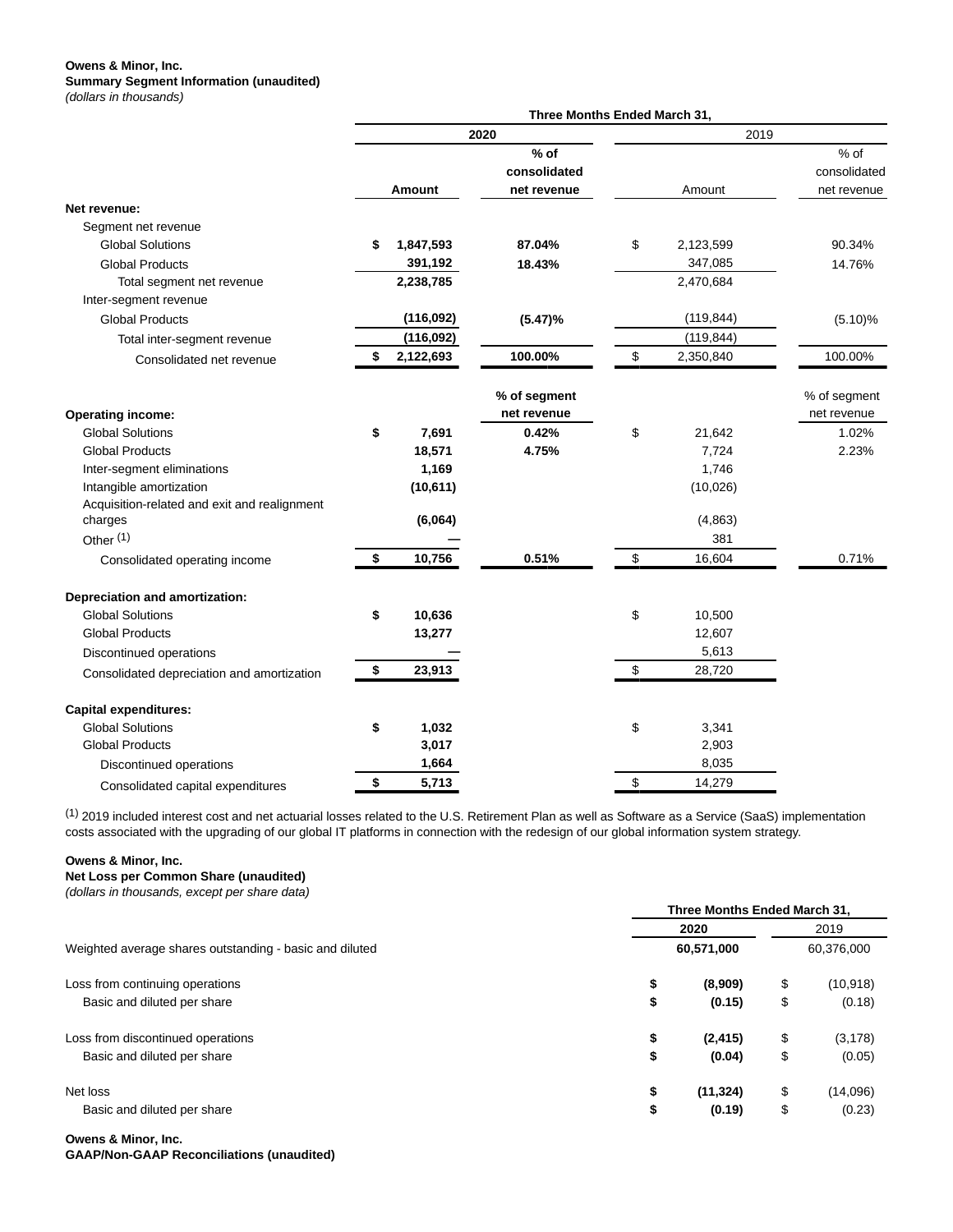The following table provides a reconciliation of reported operating income and loss from continuing operations to non-GAAP measures used by management.

|                                                                                                | Three Months Ended March 31, |          |    |           |  |
|------------------------------------------------------------------------------------------------|------------------------------|----------|----|-----------|--|
| (Dollars in thousands except per share data)                                                   |                              | 2020     |    | 2019      |  |
| Operating income, as reported (GAAP)                                                           | \$                           | 10,756   | \$ | 16,604    |  |
| Intangible amortization (1)                                                                    |                              | 10,611   |    | 10,026    |  |
| Acquisition-related and exit and realignment charges <sup>(2)</sup>                            |                              | 6,064    |    | 4,863     |  |
| Software as a Service implementation costs (3)                                                 |                              |          |    | 351       |  |
| Other <sup>(4)</sup>                                                                           |                              |          |    | (731)     |  |
| Operating income, adjusted (non-GAAP) (Adjusted Operated Income)                               | \$                           | 27,431   | \$ | 31,113    |  |
| Operating income as a percent of revenue (GAAP)                                                |                              | 0.51%    |    | 0.71%     |  |
| Adjusted operating income as a percent of revenue (non-GAAP)                                   |                              | 1.29%    |    | 1.32%     |  |
| Loss from continuing operations, as reported (GAAP)                                            | \$                           | (8,909)  | \$ | (10, 918) |  |
| Intangible amortization (1)                                                                    |                              | 10,611   |    | 10,026    |  |
| Income tax expense (benefit) $(7)$                                                             |                              | (2, 544) |    | (1,350)   |  |
| Acquisition-related and exit and realignment charges <sup>(2)</sup>                            |                              | 6,064    |    | 4,863     |  |
| Income tax expense (benefit) $(7)$                                                             |                              | (1,250)  |    | (735)     |  |
| Software as a Service implementation costs (3)                                                 |                              |          |    | 351       |  |
| Income tax expense (benefit) $(7)$                                                             |                              |          |    | (51)      |  |
| (Gain) loss on extinguishment and modification of debt (5)                                     |                              | 4,127    |    | 2,003     |  |
| Income tax expense (benefit) $(7)$                                                             |                              | (989)    |    | (524)     |  |
| Other <sup>(4)</sup>                                                                           |                              | 577      |    |           |  |
| Income tax expense (benefit) (7)                                                               |                              | (138)    |    |           |  |
| Tax adjustment (6)                                                                             |                              | (5, 187) |    |           |  |
| Income from continuing operations, adjusted (non-GAAP) (Adjusted Net Income)                   | \$                           | 2,362    | \$ | 3,665     |  |
| Loss from continuing operations per diluted common share, as reported (GAAP)                   | \$                           | (0.15)   | \$ | (0.18)    |  |
| Intangible amortization (1)                                                                    |                              | 0.14     |    | 0.14      |  |
| Acquisition-related and exit and realignment charges <sup>(2)</sup>                            |                              | 0.08     |    | 0.07      |  |
| Software as a Service implementation costs (3)                                                 |                              |          |    | 0.01      |  |
| (Gain) loss on extinguishment and modification of debt (5)                                     |                              | 0.05     |    | 0.02      |  |
| Other <sup>(4)</sup>                                                                           |                              | 0.01     |    |           |  |
| Tax adjustment (6)                                                                             |                              | (0.09)   |    |           |  |
| Income from continuing operations per diluted common share, adjusted (non-GAAP) (Adjusted EPS) | \$                           | 0.04     | \$ | 0.06      |  |
| Impact of currency at 2019 foreign currency exchange rates                                     |                              | 0.04     |    |           |  |
| Adjusted EPS, on a constant currency basis (8)                                                 | \$                           | 0.08     | \$ | 0.06      |  |

# **Owens & Minor, Inc.**

#### **GAAP/Non-GAAP Reconciliations (unaudited), continued**

The following items have been excluded in our non-GAAP financial measures:

(1) Intangible amortization includes amortization of intangible assets established during purchase accounting for business combinations. These amounts are highly dependent on the size and frequency of acquisitions and are being excluded to allow for a more consistent comparison with forecasted, current and historical results and the results of our peers.

 $(2)$  Acquisition-related charges were \$4.2 million and \$4.2 million for the three months ended March 31, 2020 and 2019, respectively, and consisted primarily of transition costs for the Halyard acquisition. Exit and realignment charges were \$1.8 million and \$0.7 million for the three months ended March 31, 2020 and 2019, respectively. Exit and realignment charges in the first quarter of 2020 were associated with severance from reduction in force and other costs related to the reorganization of the U.S. commercial, operations and executive teams. Exit and realignment charges in the first quarter of 2019 were associated with severance from reduction in force and other employee costs associated with the establishment of our client engagement center and other IT restructuring charges.

<sup>(3)</sup> Software as a Service (SaaS) implementation costs were associated with significant global IT platforms in connection with the redesign of our global information system strategy.

(4) Other includes interest costs and net actuarial losses related to the U.S. Retirement Plan.

 $<sup>(5)</sup>$  (Gain) loss on extinguishment and modification of debt in 2020 includes the write-off of deferred financing costs associated with the paydown of our</sup> Term A loans of \$2.1 million and third party fees expensed as a result of the Fifth Amendment to the Credit Agreement in February 2020 of \$2.2